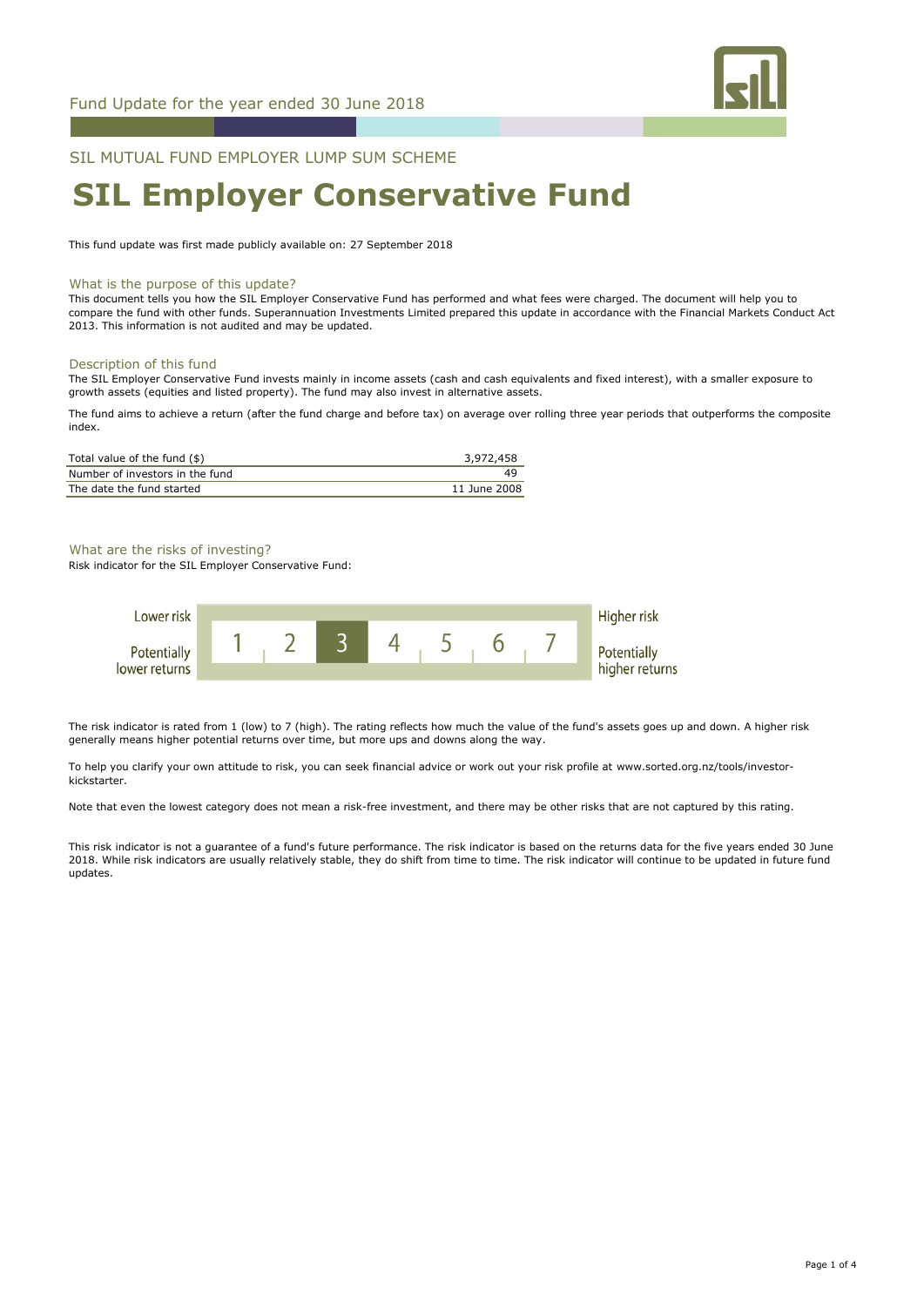### How has the fund performed?

|                                                    | Average over past<br>five years | Past year |
|----------------------------------------------------|---------------------------------|-----------|
| <b>Annual return</b>                               |                                 |           |
| (after deductions for fund charges and tax)        | 4.47%                           | 3.78%     |
| <b>Annual return</b>                               |                                 |           |
| (after deductions for fund charges but before tax) | 5.55%                           | 4.24%     |
| Market index annual return                         |                                 |           |
| (reflects no deduction for fund charges and tax)   | $6.29\%$                        | $5.04\%$  |

The market index annual return is calculated using the target investment mix and the indices of each asset class.

Additional information about the market index is available in the statement of investment policy and objectives on the scheme register at business.govt.nz/disclose.

#### 14% 12% 11.48% Fund annual return (after 9.87% 10% deductions for fund charges and 8.69% 8.61% Annual return **Annual return** tax) 8.06% 8% 7.25%  $6.76%$ 6.46% 6.33% ■ Market index 6% annual return 5.05% 4.33% 4.67% (reflects no 4.18% 4.02% 4.46% 3.91% deduction for 4% fund charges and 3.36% 3.24% 3.02% tax) 2.33% 2% 31/03/2016 31/03/2011 31/03/2012 31/03/2013 31/03/2014 31/03/2015 0% -31/03/2017 31/03/2018 Average annual Average annual return since the return since the fund started fund started

#### **Annual return graph**

This shows the return after fund charges and tax for each year ending 31 March since the fund started. The last bar shows the average annual return since the fund started, up to 30 June 2018.

**Important:** This does not tell you how the fund will perform in the future.

Returns in this update are after tax at the highest prescribed investor rate (PIR) of tax for an individual New Zealand resident. Your tax may be lower.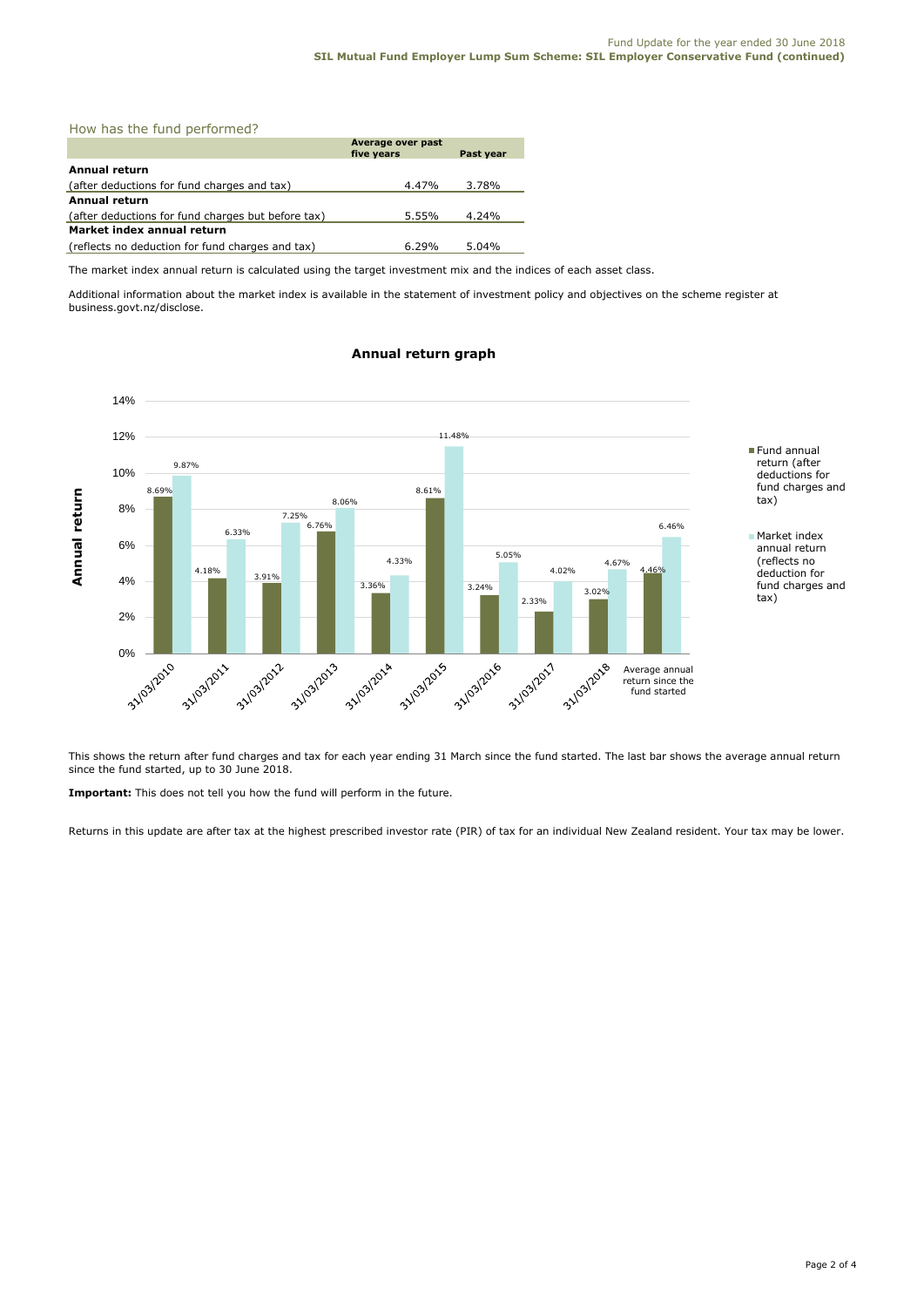#### What fees are investors charged?

Investors in the SIL Employer Conservative Fund are charged fund charges. In the year to 30 June 2017 these were:

|                                             | % of net asset value          |
|---------------------------------------------|-------------------------------|
| <b>Total fund charges</b>                   | 0.96%                         |
| Which are made up of:                       |                               |
| Total management and administration charges | 0.96%                         |
| Including:                                  |                               |
| Manager's basic fee                         | $0.85\%$                      |
| Other management and administration charges | $0.11\%$                      |
| <b>Total performance based fees</b>         | $0.00\%$                      |
|                                             | Dollar amount per<br>investor |
| <b>Other charges</b>                        |                               |
| Membership fee                              | \$0                           |

Investors are not currently charged individual action fees for specific actions or decisions (for example, for withdrawing from or switching funds).

Small differences in fees and charges can have a big impact on your investment over the long term.

#### Example of how this applies to an investor

Sarah had \$10,000 in the fund at the start of the year and did not make any further contributions. At the end of the year, Sarah received a return after fund charges were deducted of \$378 (that is 3.78% of her inital \$10,000). Sarah also paid \$0 in other charges. This gives Sarah a total return after tax of \$378 for the year.

#### What does the fund invest in?

#### **Actual investment mix Target investment mix**

This shows the types of assets that the fund invests in. This shows the mix of assets that the fund generally intends to invest in.